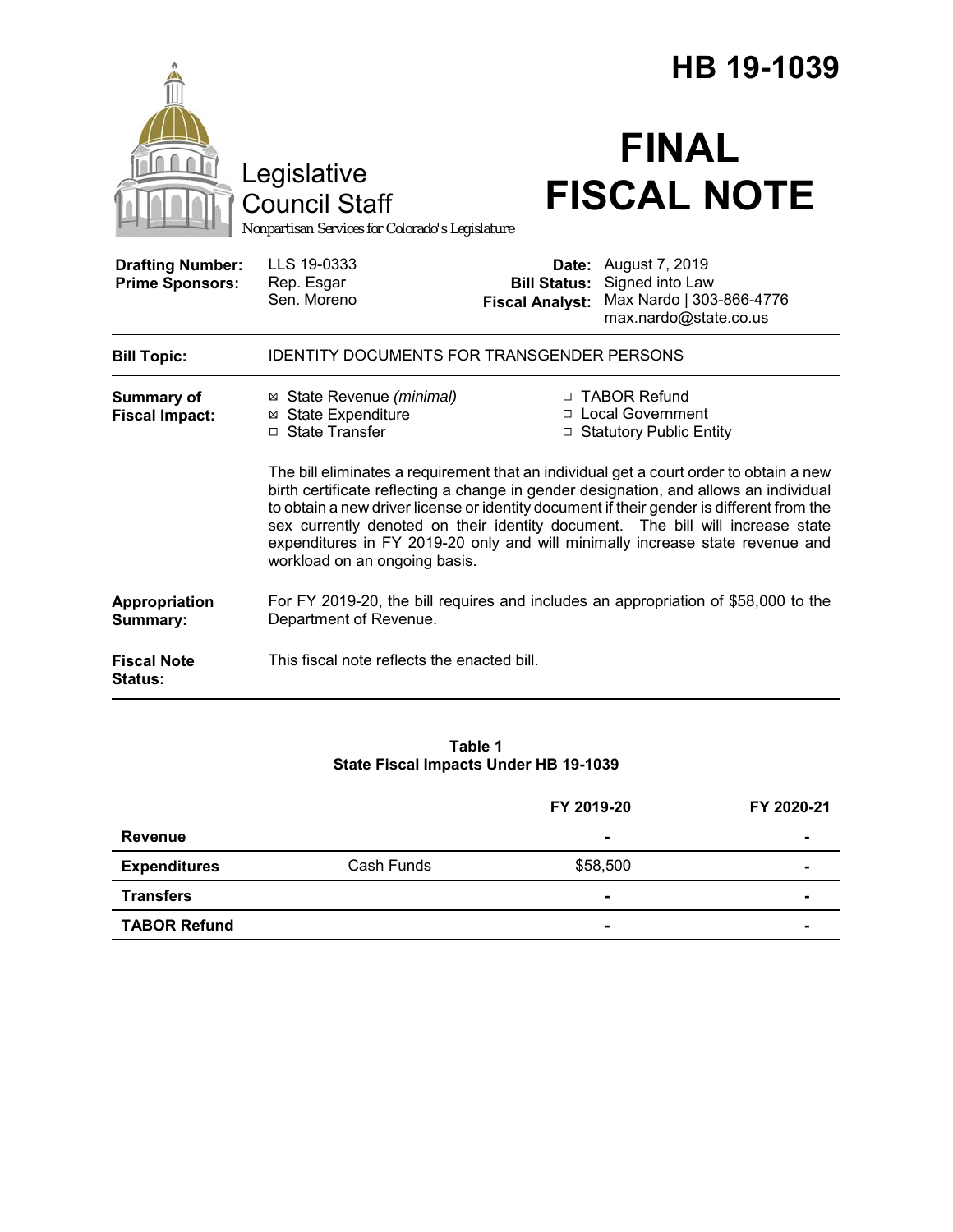August 7, 2019

### **Summary of Legislation**

Under current law, a person born in Colorado seeking to obtain a birth certificate that reflects a change in gender designation must first obtain a court order indicating that the person's gender has been changed by a surgical procedure and that their name has been changed. The bill eliminates the requirement for a court order, and requires the state registrar in the Colorado Department of Public Health and Environment (CDPHE) to issue a new birth certificate to any person who was born in Colorado and has a gender different from the gender denoted on that person's birth certificate. The state registrar is required to notify the notify the Department of Revenue in these instances.

To issue a new birth certificate, the state registrar must receive a written request from the person and a statement confirming the sex designation on the person's birth certificate does not align with the person's gender identity.

If the person is under the age of eighteen, the state registrar must receive the request and statement from the person's parents, guardian, or legal representative. Additionally, for a person under the age of eighteen, the state registrar must receive a statement from a professional medical or mental health care provider that either the person has undergone treatment for gender transition or the person has an intersex condition, and that in the provider's professional opinion, the person's gender designation should be changed accordingly. The state registrar may contact the health care provider to verify the statement.

**Driver licenses and identity documents.** The DMV must issue a new driver license or identity document to a person who has a gender different from the sex denoted on that person's driver license or identity document upon receiving a statement containing information specified in the bill and a new birth certificate issued pursuant to this bill.

**Other states.** Persons who currently reside in Colorado but who were born in another state or in a foreign jurisdiction may request a decree from a court in Colorado if such a decree is required to issue an amended birth certificate in the place of their birth.

#### **State Revenue**

The bill will minimally affect revenue for multiple state agencies. Revenue to these agencies is subject to the state TABOR limits.

**CDPHE.** The state registrar charges a fee of \$20 to issue or amend a birth certificate, and a fee of \$13 for additional copies ordered at the same time. In 2018, the office processed 75 gender changes. To the extent that the bill results in an increase in birth certificate requests, CDPHE will experience an increase in revenue to the Vital Records Cash Fund.

**Department of Revenue.** The DMV charges a fee of \$28 to issue a new driver license. Likewise, to the extent that the bill results in an increase in driver license requests, the DMV will experience an increase in revenue to the Licensing Services Cash Fund.

**Judicial Department.** Courts will experience a minimal decrease in filing fee revenue from eliminating the need to obtain a court order to amend the gender listed on a birth certificate. Courts may experience an increase in filing fee revenue to issue decrees for amended birth certificates for people born outside of Colorado. Overall, the net change in revenue is assumed to be minimal. Revenue from court fees is divided between the Judicial Stabilization Fund, Court Security Fund, and the Justice Center Fund.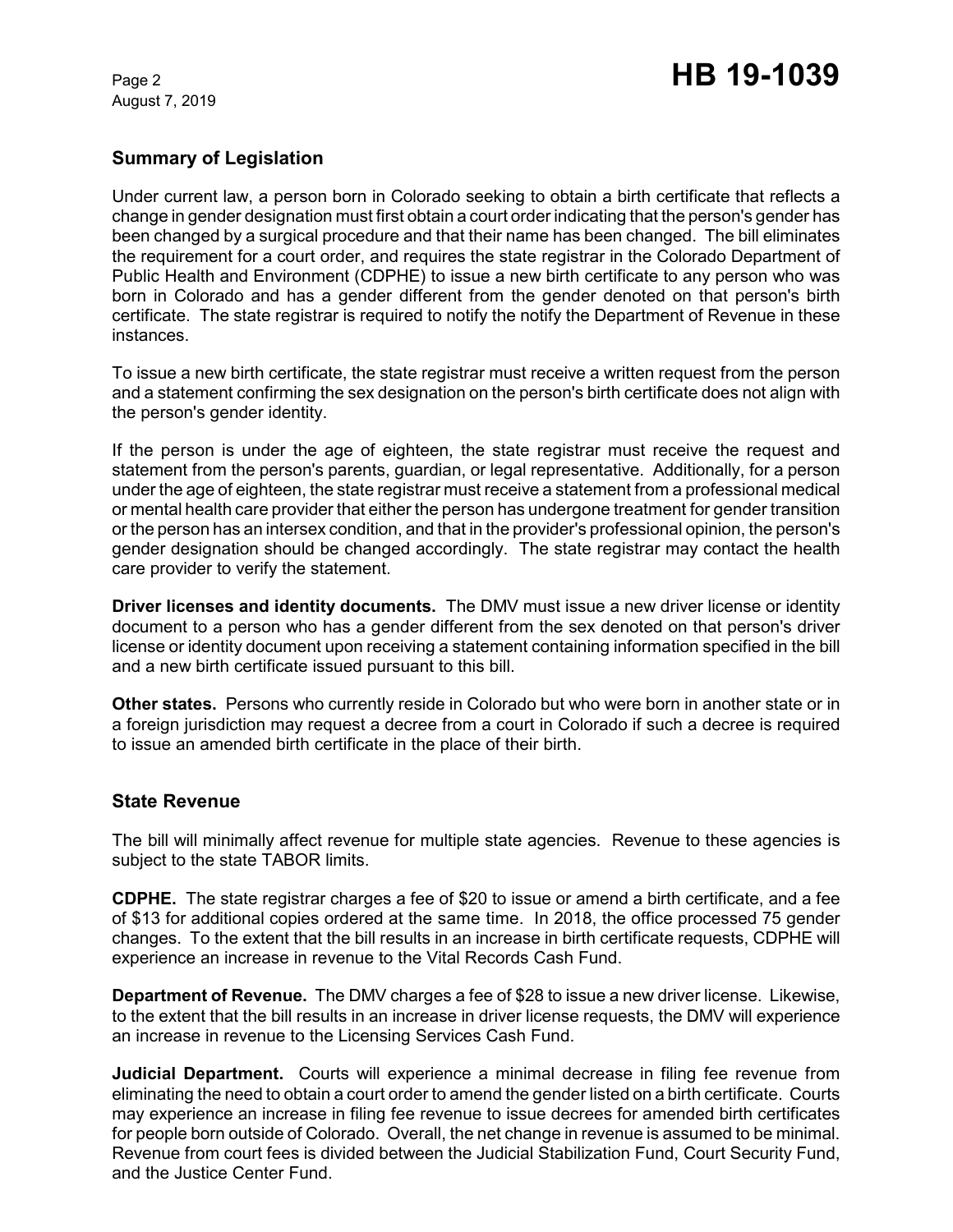August 7, 2019

# Page 3 **HB 19-1039**

#### **State Expenditures**

For FY 2019-20, the bill increases cash fund expenditures for the Department of Revenue by \$58,500. It also increases workload for multiple state agencies. These impacts are described below.

**Department of Revenue.** When issuing a new identity document, federal law requires the DMV to maintain certain records associated with the individual and make the records accessible via the new identity credential. Among other required items, these records include the person's driver history, address history, and citations. Under current practice, the DMV relies upon either a court document or the amended status of a birth certificate to match an individual with their record. The bill allows an individual to receive a new birth certificate without a court document. To maintain compliance with federal law, the department will need to establish a system to receive notification from the state registrar to prevent the issuance of a new identity document without first connecting it with existing records. The system will automatically add an indicator to the customer's driver license account marking it as requiring a gender or name change, prevent renewal of the existing credential until the person creates a new credential, and generate a letter to notify the individual of this process. This can be established within the department's DRIVES system with an estimated 260 hours of programming at \$225 per hour, resulting in a total cost of \$58,500 from the Licensing Services Cash Fund.

**CDPHE.** The state registrar maintains birth certificates for persons born in Colorado. The increase in eligibility and elimination of the requirement for a court decree may increase the number of requests for birth certificates reflecting a gender change. In 2018, the office processed 75 gender changes. Each request requires about 20 minutes of work and minimal processing costs. Therefore, this workload and expenditure increase can be accomplished within existing appropriations.

**Judicial Department.** The trial courts in the Judicial Department may experience an increase in workload to issue decrees for amended birth certificates for persons born in other states. This increase may be offset by a reduction in workload from eliminating the need for Colorado-born individuals to obtain a court order to amend the gender listed on a birth certificate. Overall, the net change in workload is assumed to be minimal and does not require a change in appropriations.

#### **Effective Date**

The bill was signed into law by the Governor on May 31, 2019, and takes effect on January 1, 2020.

#### **State Appropriations**

For FY 2019-20, the bill requires and includes an appropriation of \$58,500 to the Department of Revenue from the Licensing Services Cash Fund.